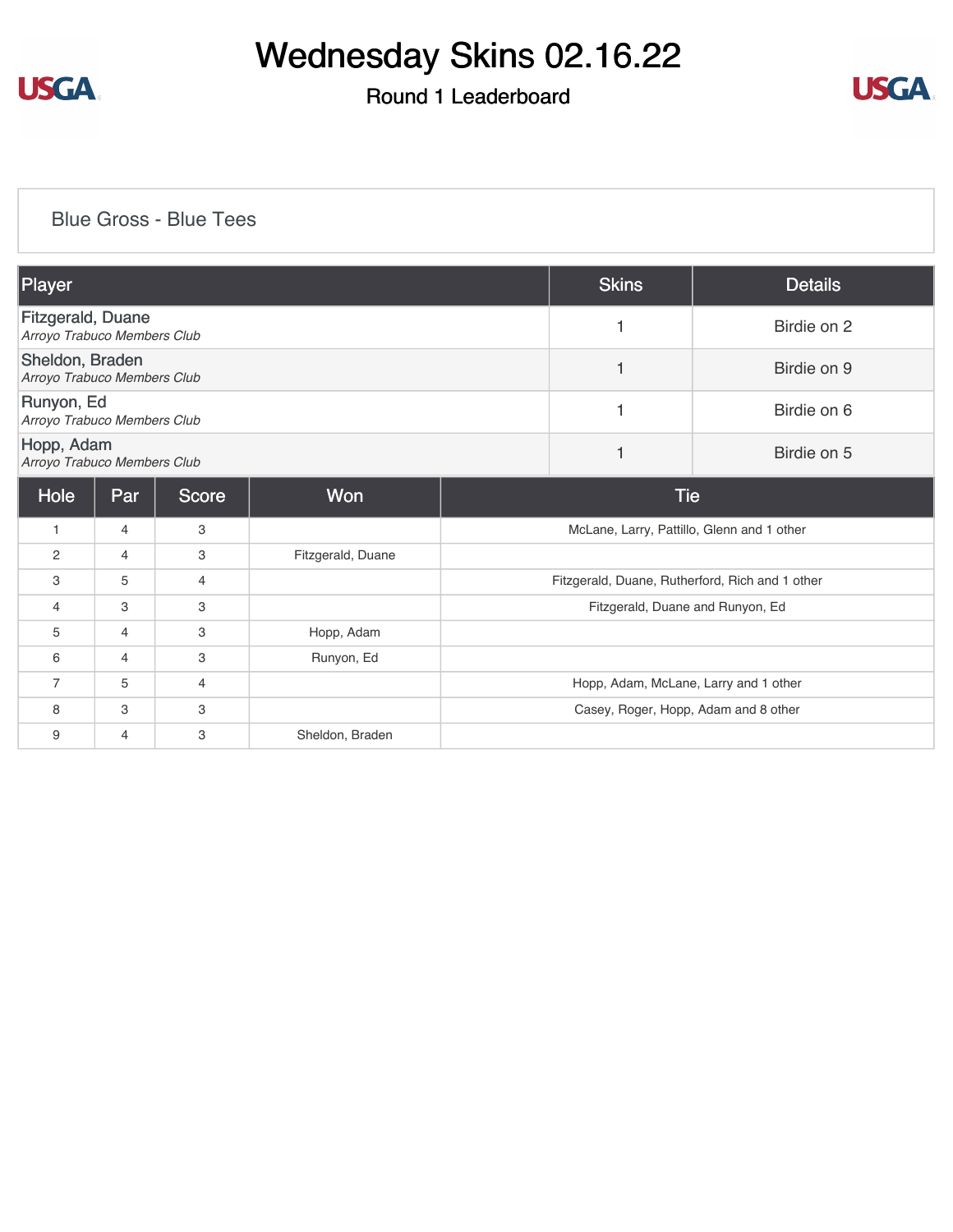

## Round 1 Leaderboard



### [Blue Net - Blue Tees](https://cdn2.golfgenius.com/v2tournaments/8222858897942143148?called_from=&round_index=1)

| Player                                                  |     |                |                   | <b>Skins</b>                                       | Details     |
|---------------------------------------------------------|-----|----------------|-------------------|----------------------------------------------------|-------------|
| Rutherford, Rich<br>Arroyo Trabuco Members Club         |     |                |                   | 1                                                  | Eagle on 3  |
| <b>Fitzgerald, Duane</b><br>Arroyo Trabuco Members Club |     |                |                   | 1                                                  | Eagle on 2  |
| <b>West, Anton</b><br>Arroyo Trabuco Members Club       |     |                |                   | 1                                                  | Birdie on 8 |
| Hole                                                    | Par | <b>Score</b>   | Won               | <b>Tie</b>                                         |             |
| $\mathbf{1}$                                            | 4   | 3              |                   | De La Torre, Adrian III, McLane, Larry and 2 other |             |
| 2                                                       | 4   | $\overline{2}$ | Fitzgerald, Duane |                                                    |             |
| 3                                                       | 5   | 3              | Rutherford, Rich  |                                                    |             |
| 4                                                       | 3   | $\overline{2}$ |                   | Fitzgerald, Duane and Runyon, Ed                   |             |
| 5                                                       | 4   | 3              |                   | Bennett, Dan, Hopp, Adam and 7 other               |             |
| 6                                                       | 4   | 3              |                   | McLane, Jerry and Runyon, Ed                       |             |
| $\overline{7}$                                          | 5   | $\overline{4}$ |                   | Hopp, Adam, McLane, Larry and 1 other              |             |
| 8                                                       | 3   | $\overline{2}$ | West, Anton       |                                                    |             |
| 9                                                       | 4   | 3              |                   | Runyon, Ed and Sheldon, Braden                     |             |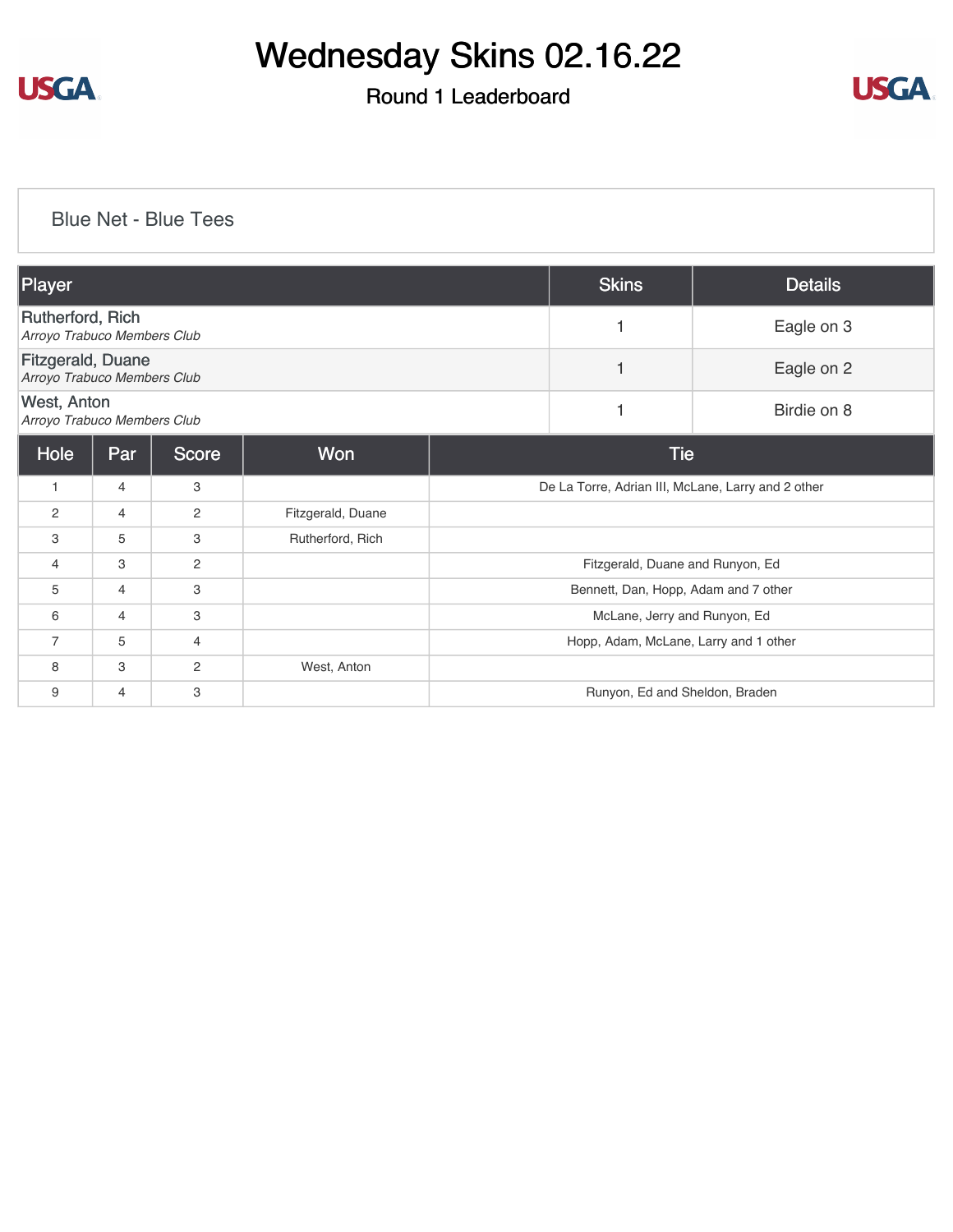

## Round 1 Leaderboard



### [White Gross - White Tees](https://cdn2.golfgenius.com/v2tournaments/8222011264637886629?called_from=&round_index=1)

| Player                                              |                |                |               | <b>Skins</b>                              | <b>Details</b>                                |  |
|-----------------------------------------------------|----------------|----------------|---------------|-------------------------------------------|-----------------------------------------------|--|
| Ung, Ron<br>Arroyo Trabuco Members Club             |                |                |               | $\overline{2}$<br>Eagle on 5, Birdie on 9 |                                               |  |
| <b>Bush, Anthony</b><br>San Clemente Mens Golf Club |                |                |               | 1                                         | Birdie on 3                                   |  |
| Hurst, James<br>Arroyo Trabuco Members Club         |                |                |               | 1                                         | Birdie on 2                                   |  |
| Hole                                                | Par            | <b>Score</b>   | Won           |                                           | <b>Tie</b>                                    |  |
| 1                                                   | 4              | 4              |               |                                           | Corbin, Ron, Hurst, James and 1 other         |  |
| $\overline{c}$                                      | 4              | 3              | Hurst, James  |                                           |                                               |  |
| 3                                                   | 5              | 4              | Bush, Anthony |                                           |                                               |  |
| $\overline{4}$                                      | 3              | 3              |               |                                           | Deal, Tim and Tringale, Raymond               |  |
| 5                                                   | $\overline{4}$ | $\overline{c}$ | Ung, Ron      |                                           |                                               |  |
| 6                                                   | 4              | 4              |               |                                           | Bush, Anthony, Fortier, Sebastien and 3 other |  |
| $\overline{7}$                                      | 5              | 5              |               |                                           | Bush, Anthony, Corbin, Ron and 4 other        |  |
| 8                                                   | 3              | 3              |               |                                           | Corbin, Ron, Fortier, Sebastien and 4 other   |  |
| 9                                                   | 4              | 3              | Ung, Ron      |                                           |                                               |  |